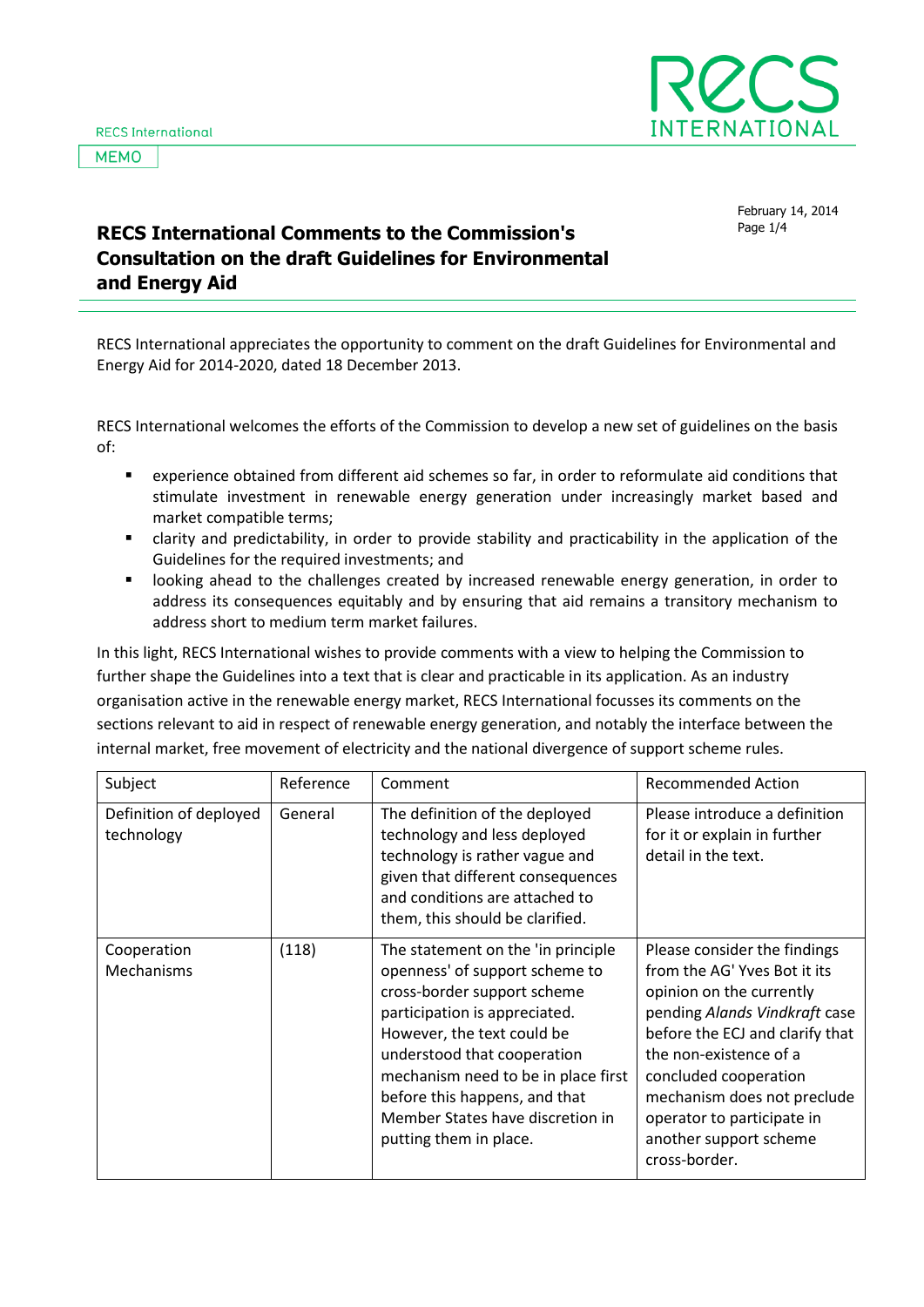

## February 14, 2014 Page 2/4

| Cooperation<br>Mechanisms                                       | (118)        | Given the legal nature of the<br>Guidelines, it is argued by some<br>that they do not constitute acquis<br>communautaire and therefore does<br>not bind Contracting Parties of the<br>Energy Community. In light of the<br>statement of an in principle<br>openness of support schemes, the<br>reciprocal treatment requirement<br>should be clarified.                                      | Please include further<br>wording on reciprocal<br>treatment as regards third<br>countries.                                                                                                                                                                                                                                                                                                                                                                                                                                       |
|-----------------------------------------------------------------|--------------|----------------------------------------------------------------------------------------------------------------------------------------------------------------------------------------------------------------------------------------------------------------------------------------------------------------------------------------------------------------------------------------------|-----------------------------------------------------------------------------------------------------------------------------------------------------------------------------------------------------------------------------------------------------------------------------------------------------------------------------------------------------------------------------------------------------------------------------------------------------------------------------------------------------------------------------------|
| Cooperation<br>Mechanisms                                       | (18)(d)(j)   | The text of the Renewable Energy<br>Directive appears to define and<br>propose criteria and different<br>approaches for cooperating on<br>cross-border renewable energy<br>support. It does not appear to set<br>conditions.                                                                                                                                                                 | Please change the word<br>"condition" into "criteria".                                                                                                                                                                                                                                                                                                                                                                                                                                                                            |
| Avoidance of Negative<br>Effects on<br>Competition and<br>Trade | $(93)-(108)$ | The Renewable Energy Directive<br>has supported the creation<br>nationally closed support schemes.<br>This has been reviewed in the<br>currently Alands Vindkraft case<br>before the ECJ and has been found<br>incompatible with the free<br>movement of goods principles of<br>the TFEU and that the barriers<br>could not be justified on<br>environmental grounds.                        | Please address directly the<br>restrictions of aid measures to<br>generation on national<br>territory only and clarify that<br>such restrictions and any<br>locational restrictions per se<br>do not meet the conditions<br>for authorising an aid scheme,<br>notably where the same<br>generation type with<br>comparable energy resource<br>and operational cost basis<br>which demonstrably trades its<br>power into another member<br>state is restricted to<br>participate in a scheme on the<br>basis of its location only. |
| <b>Authorisation Period</b><br>and Reauthorisation              | (116)        | The application of the suggested<br>maximum 10 year period for the<br>authorisation of schemes and the<br>reauthorisation is not entirely clear<br>as regards projects currently<br>undergoing investment and<br>construction. Notably, the later<br>the investment occurs during the<br>authorisation period, the higher<br>the uncertainty as regards a<br>reauthorisation becomes, unless | Please clarify how<br>'grandfathering' applies in<br>relation to projects becoming<br>operational in the<br>authorisation period. Please<br>also provide further clarity on<br>how schemes may be<br>reassessed during the<br>authorisation period to<br>provide foreseeable and<br>predictable conditions which                                                                                                                                                                                                                  |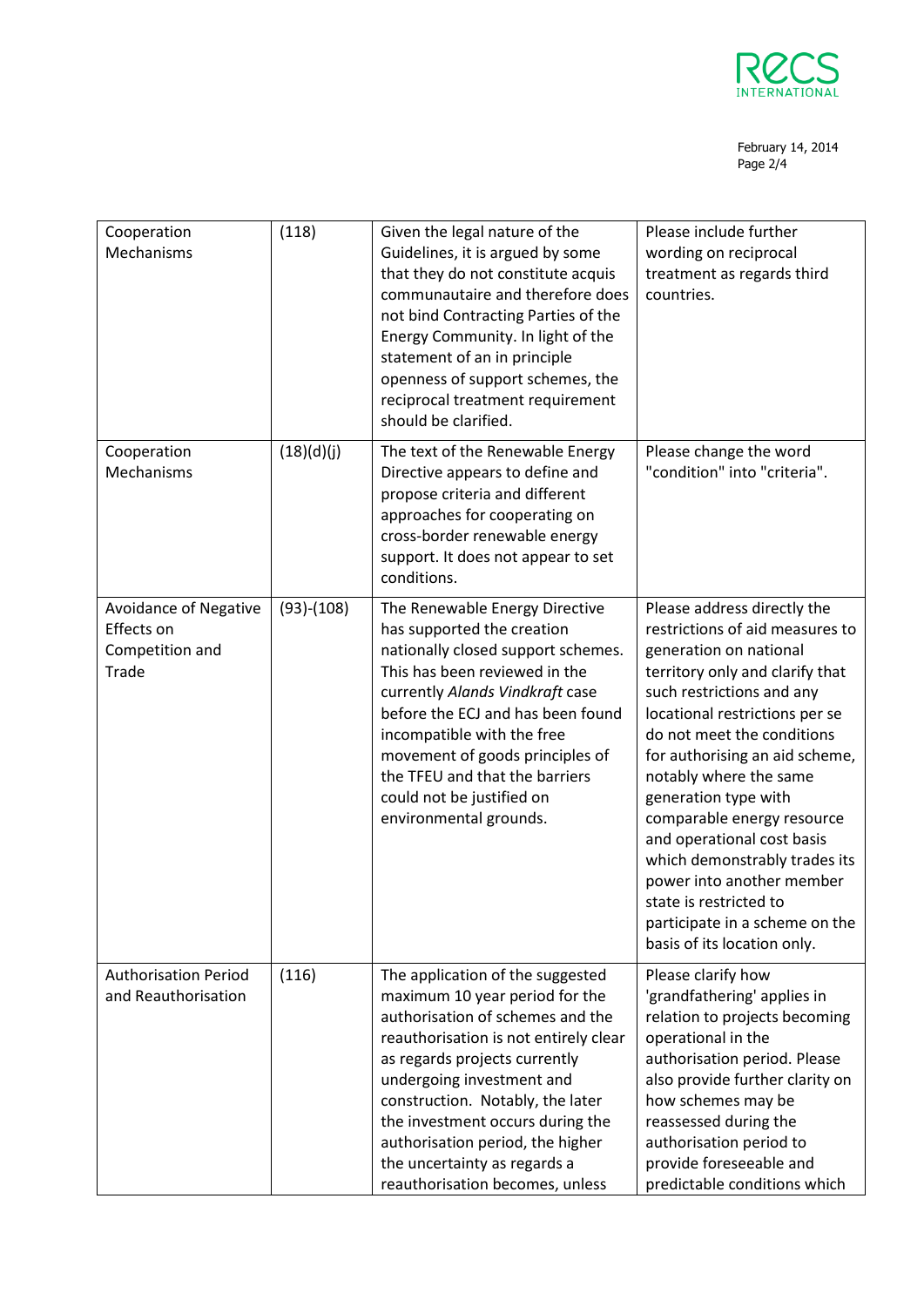

## February 14, 2014 Page 3/4

|                                       |              | investments made and projects<br>becoming operational within the<br>authorisation period are<br>grandfathered.                                                                                                                                                                                                                                                                                                                                                     | can be factored into the<br>investment.                                                                                                                                            |
|---------------------------------------|--------------|--------------------------------------------------------------------------------------------------------------------------------------------------------------------------------------------------------------------------------------------------------------------------------------------------------------------------------------------------------------------------------------------------------------------------------------------------------------------|------------------------------------------------------------------------------------------------------------------------------------------------------------------------------------|
| Certificate Scheme                    | General      | The existing green certificate<br>schemes generally do not<br>constitute state aid.                                                                                                                                                                                                                                                                                                                                                                                | Please clarify the relevance<br>and application of these<br>principles with regard to<br>schemes that are not state<br>aid.                                                        |
| Feed-in Schemes                       | (120), (121) | Present feed-in mechanism do not<br>in all respects meet the<br>requirements under (120) and<br>(121).                                                                                                                                                                                                                                                                                                                                                             | Please clarify whether it is the<br>intention that these schemes<br>are covered under section 5.7<br>of the Guidelines or adjust the<br>conditions to capture existing<br>schemes. |
| Deduction of<br><b>Investment Aid</b> | General      | The deduction of investment aid is<br>in the cases of operational aid of<br>support schemes (feed-in or<br>certificate schemes) impracticable.<br>We would administer the<br>determination and netting of these<br>and how would this money be fed-<br>back, in particular as it would lead<br>to tax payers eventually paying for<br>investment aid given by public<br>authorities, for which no other tax<br>relief to that customer is likely to<br>be granted. | Please remove this<br>requirement and make the<br>availability of operating aid a<br>criterion in the sizing of the<br>investment aid.                                             |
| Treatment as one<br>installation      | (123)        | There are a number of examples<br>where different small scale<br>generation types belong to<br>different operators but are using<br>the same connection, for instance<br>marine renewable test sites. It<br>would be factually wrong and<br>unreasonable to treat them as one<br>generation installation.                                                                                                                                                          | Please clarify that the<br>cumulative treatment should<br>only relate to generating<br>facilities of the same type and<br>belonging to the same entity.                            |
| Condition on<br>depreciation          | General      | With different national accounting<br>standards, it is difficult to arrive<br>from the reading of the Guidelines<br>what 'normal' depreciation rules<br>are.                                                                                                                                                                                                                                                                                                       | Please define or explain on<br>the relevant context the term<br>'normal' depreciation rules.                                                                                       |
| Aid for rescue and<br>restructuring   | (16)         | Most of the aid granted is<br>operating aid. It is difficult how the                                                                                                                                                                                                                                                                                                                                                                                               | Please specify how this is to                                                                                                                                                      |